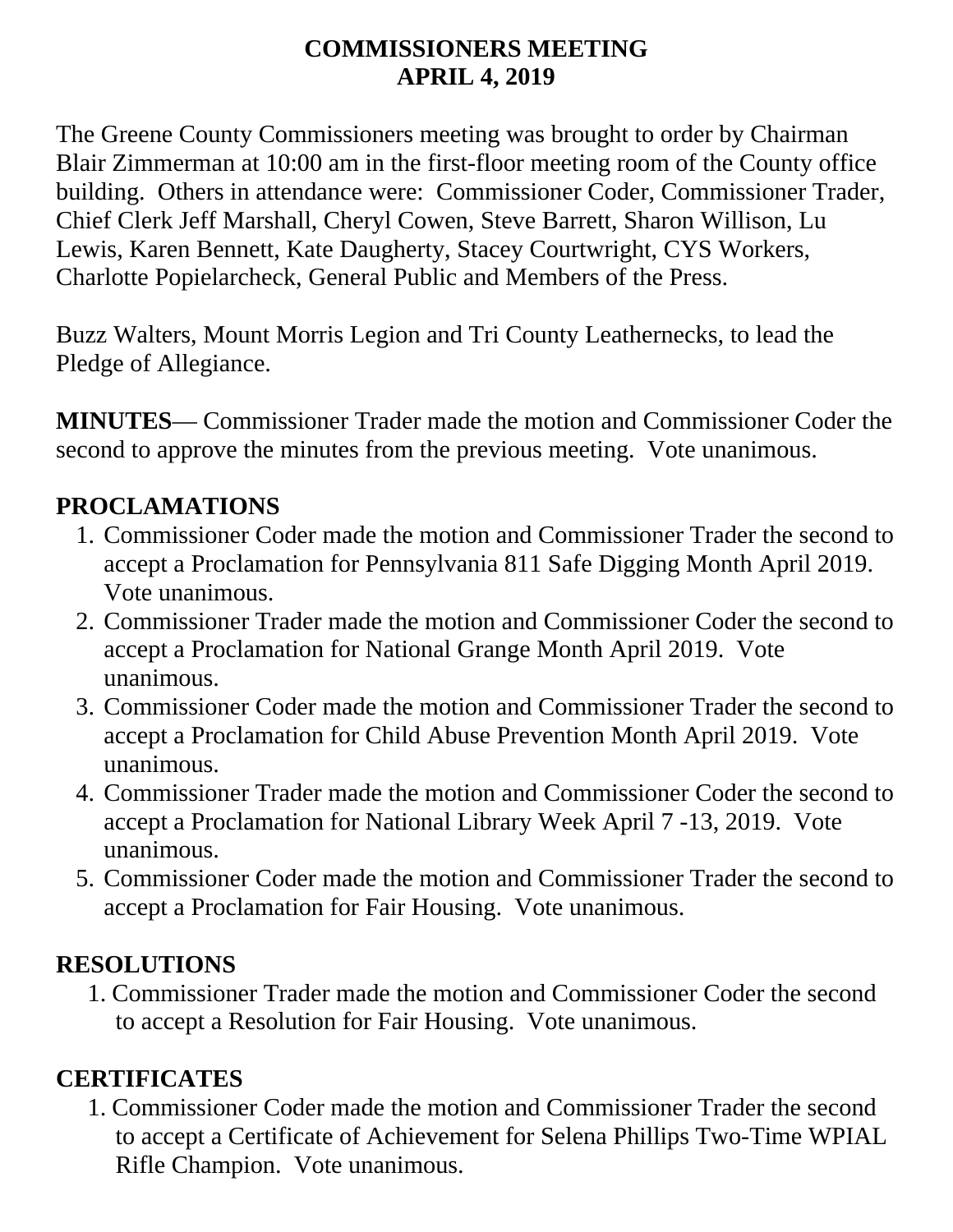### **FINANCE AND ADMINISTRATION**

- 1. Commissioner Trader made the motion Commissioner Coder the second to accept a proposal from Mackin Engineering Company for Phase I softball facility, and consider ADA accessibility and mobility to connect recreational resources within the Phase I park area (perimeter of softball fields and parking lots). Vote unanimous.
- 2. Commissioner Coder made the motion and Commissioner Trader the second received report from the County Engineer (EADS) in regards to repairs for barn at the fairgrounds and per requested proposals to go with Mowry General Contracting at a price of \$8,800.00. Vote unanimous.

# **TAX CLAIM**

1. Commissioner Trader made the motion and Commissioner Coder the second Greene County Tax Claim Bureau has received a bid of fifty dollars (\$50.00), plus fees, for the following property: control# 20-182 located in Perry Township. The property has been in the office since 2006 and taken to upset sale on 09-23-09 and judicial sale on 10-28-11. Vote unanimous.

# **VETERANS AFFAIRS**

## **GRAVES: 2335 TOTAL: \$7005.00**

- 1. Commissioner Coder made the motion and Commissioner Trader the second for an agreement for the care and maintenance of 360 graves in the Cedar Grove Cemetery located in Perry Township at \$3.00 dollars per grave for a total of \$1080.00. Vote unanimous.
- 2. Commissioner Coder made the motion and Commissioner Trader the second for an agreement for the care and maintenance of 31 graves in the Highland Cemetery located in Dunkard Township at \$3.00 dollars per grave for a total of \$93.00. Vote unanimous.
- 3. Commissioner Coder made the motion and Commissioner Trader the second for an agreement for the care and maintenance of 323 graves in the Green Mount Cemetery located in Franklin Township at \$3.00 dollars per grave for a total of 969.00. Vote unanimous.
- 4. Commissioner Coder made the motion and Commissioner Trader the second for an agreement for the care and maintenance of 240 graves in the Monongahela Hill Cemetery located in Monongahela Township at \$3.00 dollars per grave for a total of \$720.00. Vote unanimous.
- 5. Commissioner Coder made the motion and Commissioner Trader the second for an agreement for the care and maintenance of 24 graves in the Windy Gap Cemetery located in Aleppo Township at \$3.00 dollars per grave for a total of \$72.00. Vote unanimous.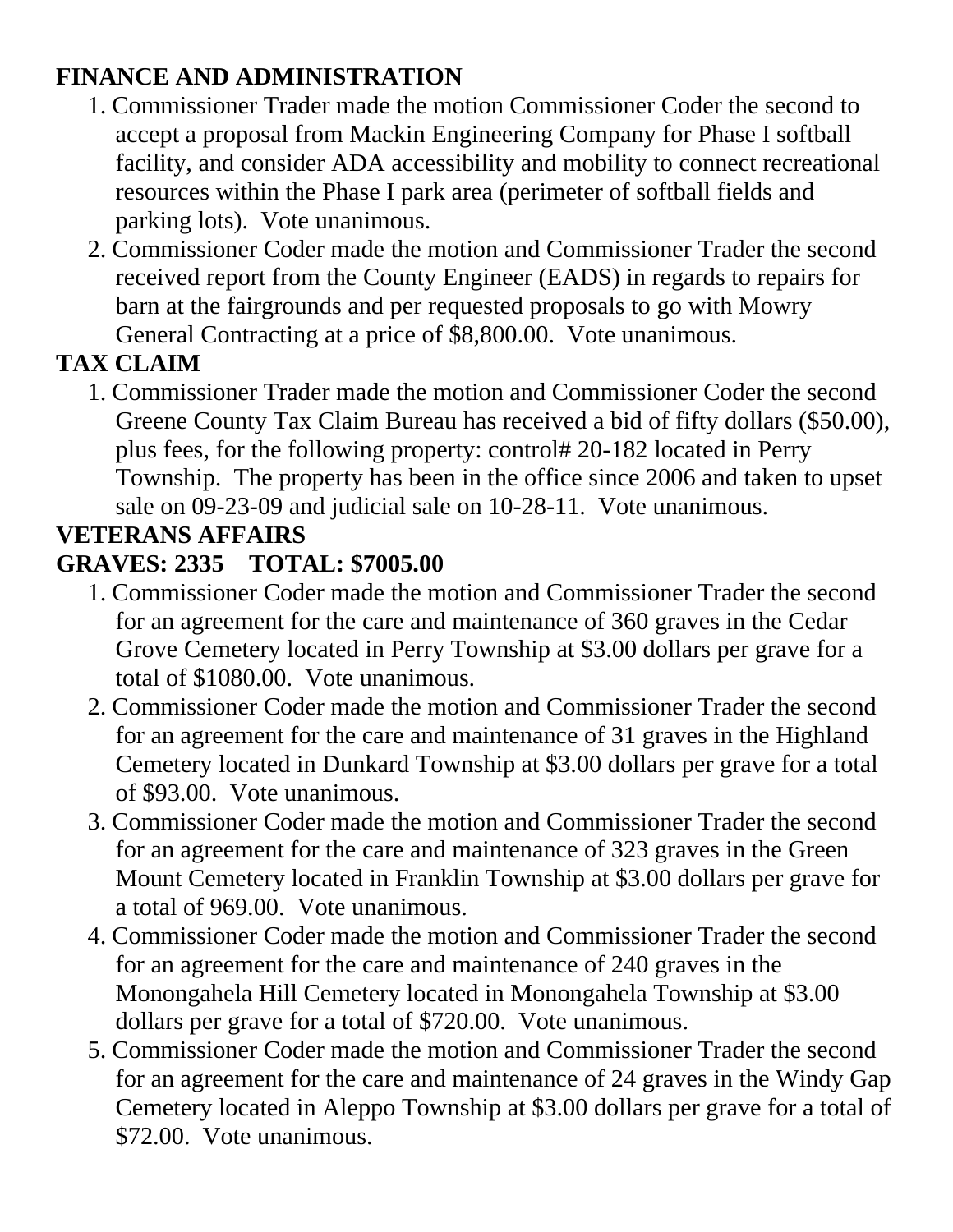- 6. Commissioner Coder made the motion and Commissioner Trader the second for an agreement for the care and maintenance of 130 graves in the Centennial Cemetery located in Aleppo Township at \$3.00 dollars per grave for a total of \$330.00. Vote unanimous.
- 7. Commissioner Coder made the motion and Commissioner Trader the second for an agreement for the care and maintenance of 33 graves in the Bethany cemetery located in Jackson Township at \$3.00 dollars per grave for a total of \$99.00 dollars. Vote unanimous.
- 8. Commissioner Coder made the motion and Commissioner Trader the second for an agreement for the care and maintenance of 343 graves in the Jefferson Cemetery located in Jefferson Township at \$3.00 dollars per grave for a total of \$1029.00 dollars. Vote unanimous.
- 9. Commissioner Coder made the motion and Commissioner Trader the second for an agreement for the care and maintenance of 95 graves in the Wolf's Cemetery located in Dunkard Township at \$3.00 dollars per grave for a total of \$285.00 dollars. Vote unanimous.
- 10. Commissioner Coder made the motion and Commissioner Trader the second for an agreement for the care and maintenance of 75 graves in the Claughton Chapel Cemetery located in Whiteley Township at \$3.00 per grave for a total of \$225.00 dollars. Vote unanimous.
- 11. Commissioner Coder made the motion and Commissioner Trader the second for an agreement for the care and maintenance of 52 graves in the Fairview/Kiger Cemetery located in Whiteley Township at \$3.00 dollars per grave for a total of \$156.00 dollars. Vote unanimous.
- 12. Commissioner Coder made the motion and Commissioner Trader the second for an agreement for the care and maintenance of 17 graves in the Jefferson Baptist Cemetery located in Jefferson Township at \$3.00 dollars per grave for a total of \$51.00 dollars. Vote unanimous.
- 13. Commissioner Coder made the motion and Commissioner Trader the second for an agreement for the care and maintenance of 2 graves in the Old Swartz Cemetery located in Morris Township at \$3.00 dollars per grave for a total of \$6.00 dollars. Vote unanimous.
- 14. Commissioner Coder made the motion and Commissioner Trader the second for an agreement for the care and maintenance of 69 graves in the Thomas Cemetery located in Springhill Township at \$3.00 dollars per grave for a total of \$207.00 dollars. Vote unanimous.
- 15. Commissioner Coder made the motion and Commissioner Trader the second for an agreement for the care and maintenance of 72 graves in the Sand Hill Cemetery located in Springhill Township at \$3.00 dollars per grave for a total of \$216.00 dollars. Vote unanimous.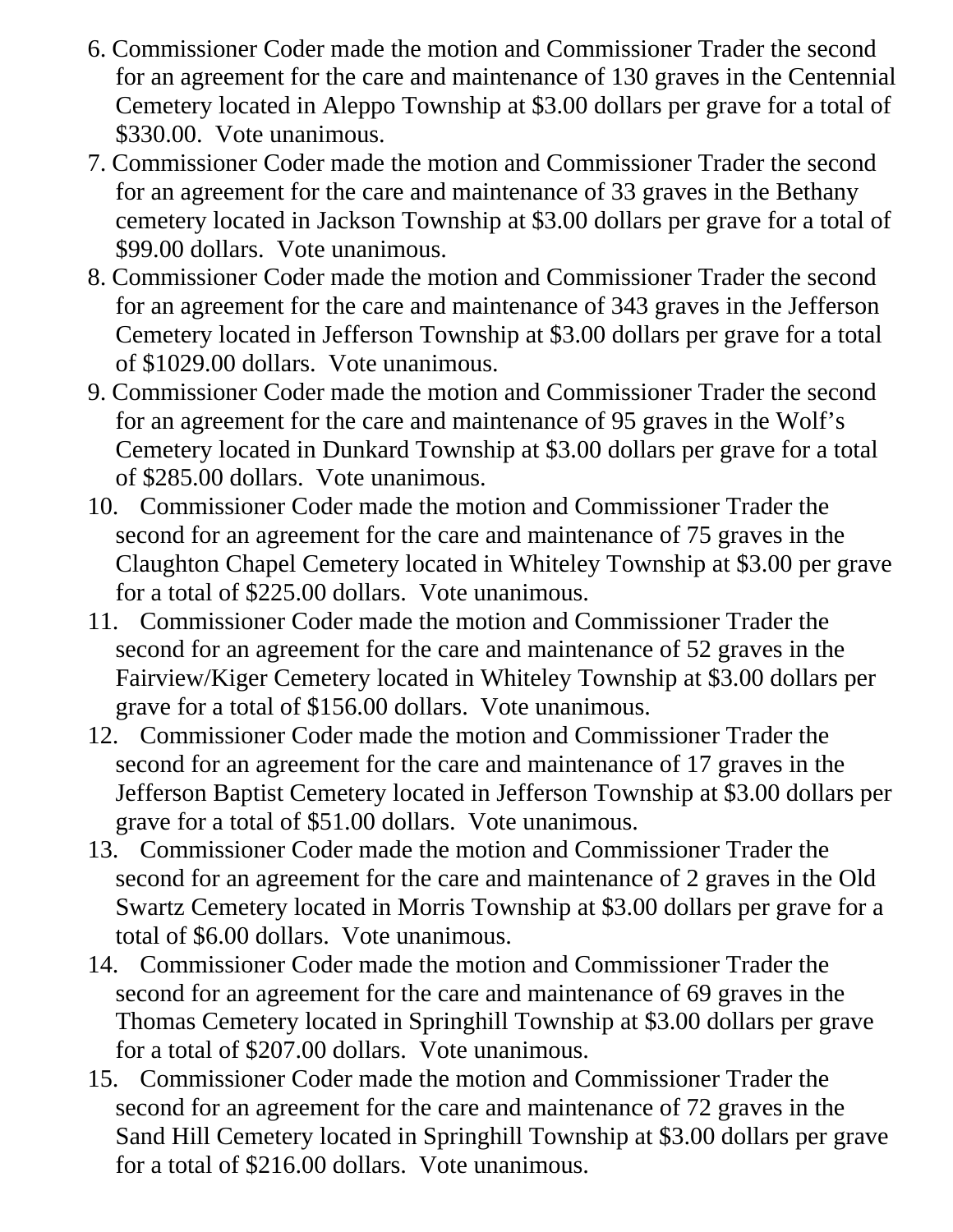- 16. Commissioner Coder made the motion and Commissioner Trader the second for an agreement for the care and maintenance of 143 graves in the St. Mary's Cemetery at \$3.00 dollars per grave for a total of \$429.00. Vote unanimous.
- 17. Commissioner Coder made the motion and Commissioner Trader the second for an agreement for the care and maintenance of 69 graves in the St. Ann's Cemetery at \$3.00 dollars per grave for a total of \$207.00 dollars. Vote unanimous.
- 18. Commissioner Coder made the motion and Commissioner Trader the second for an agreement for the care and maintenance of 56 graves in the Braddock Cemetery located in Richhill Township at \$3.00 dollars per grave for a total of \$168.00 dollars. Vote unanimous.
- 19. Commissioner Coder made the motion and Commissioner Trader the second for an agreement for the care and maintenance of 201 graves in the Garards Fort Cemetery located in Greene Township at \$3.00 dollars per grave for a total of \$603.00 dollars. Vote unanimous.

#### **EMERGENCY MANAGEMENT**

1. Commissioner Trader made the motion and Commissioner Coder the second to accept the Hazardous Material Emergency Report Certifications. Vote unanimous.

## **HUMAN SERVICES**

- 1. Commissioner Trader made the motion and Commissioner Coder the second to accept the Environmental Reviews for HUD Grants. Vote unanimous.
- 2. Commissioner Coder made the motion and Commissioner Trader the second to accept an agreement with Lawrence County Social Services, Inc. Vote unanimous.
- 3. Commissioner Coder made the motion and Commissioner Trader the second for the Continuum of Care Grant Closeout Agreements with Hud for Grant # PA0780L3E011601, PA0651L3E011604, PA0538L3E011601, PA0284L3E011609 and PA0781L3. Vote unanimous.

#### **DRUG AND ALCOHOL**

1. Commissioner Trader made the motion and Commissioner Zimmerman the second with Commissioner Coder abstaining for the FY2018/2019 Contract with SPHS Care Center. Vote passed.

#### **REDEVELOPMENT AUTHORITY**

1. Commissioner Coder made the motion and Commissioner Trader the second to accept a proposal from Mount Morris Auto for a 2006 Dodge Roam 1500 in the amount of \$6,365.00. Vote unanimous.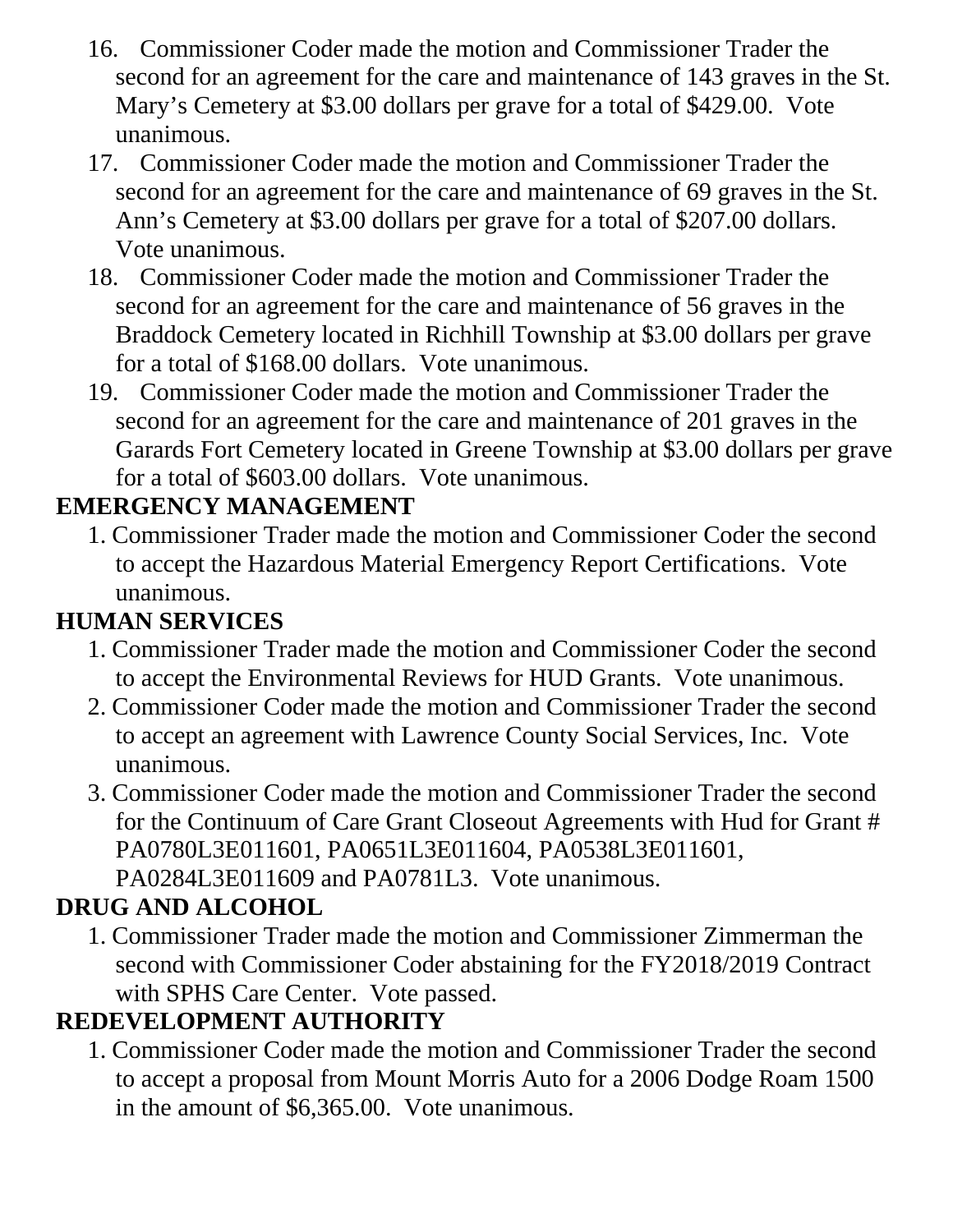### **CDBG**

- 1. Commissioner Trader made the motion and Commissioner Coder the second for the final determination that the project located in Whiteley Township-Mount Morris Road Water Line Extension, converts to an exempt project and is in compliance with Section 58.34 (a)(12). Vote unanimous.
- 2. Commissioner Coder made the motion and Commissioner Trader the second for Whiteley Township-Mount Morris Road Water Line Extension to be exempt. Vote unanimous.

## **ANNOUNCEMENT**

The County will be discontinuing Saturday flea markets at the fairgrounds. The flea market will still continue on every Tuesday.

# **NOTICES**

- 1. CNX Gas Company, LLC is applying to the Pennsylvania Department of Environmental Protection for permits to drill and operate gas wells in Center Township.
- 2. Cumberland Contura, LLC is applying to the Pennsylvania Department of Environmental Protection for a general permit registration BWEW-GP-3 located in Wayne Township.
- 3. Kevin Watters is applying for a GP-7 minor road crossing permit at his property located off of Browns Ferry Road in Cumberland Township.
- 4. CONSOL Pennsylvania Coal Company, LLC is presently conducting underground mining operations at the Enlow Fork Mine under permit #30841317 in the Pittsburgh seam of coal located in Richhill, Aleppo and Morris Townships.
- 5. CNX Midstream Operating Company, LLC, Civil and Environmental Consultants, Inc. is applying to the Pennsylvania Department of Environmental Protection for a major modification to the erosion and sedimentation exploration, production, processing or treatment operations or transmission facilities located in Morris and Richhill Townships.
- 6. United States of America Federal Energy Regulatory Commission order modifying and approving plan and schedule for the completion of recreation facility improvements.
- 7. Chevron Appalachia, LLC is submitting to the Pennsylvania Department of Environmental Protection for a water management plan for the withdrawal of water for use in oil and gas exploration activities located in Jefferson Township.
- 8. EQM Gathering OPCO, LLC is submitting a chapter 105 permit application to the Pennsylvania Department of Environmental Protection Southwest Regional Office for the NIPI-H201 pipeline project.